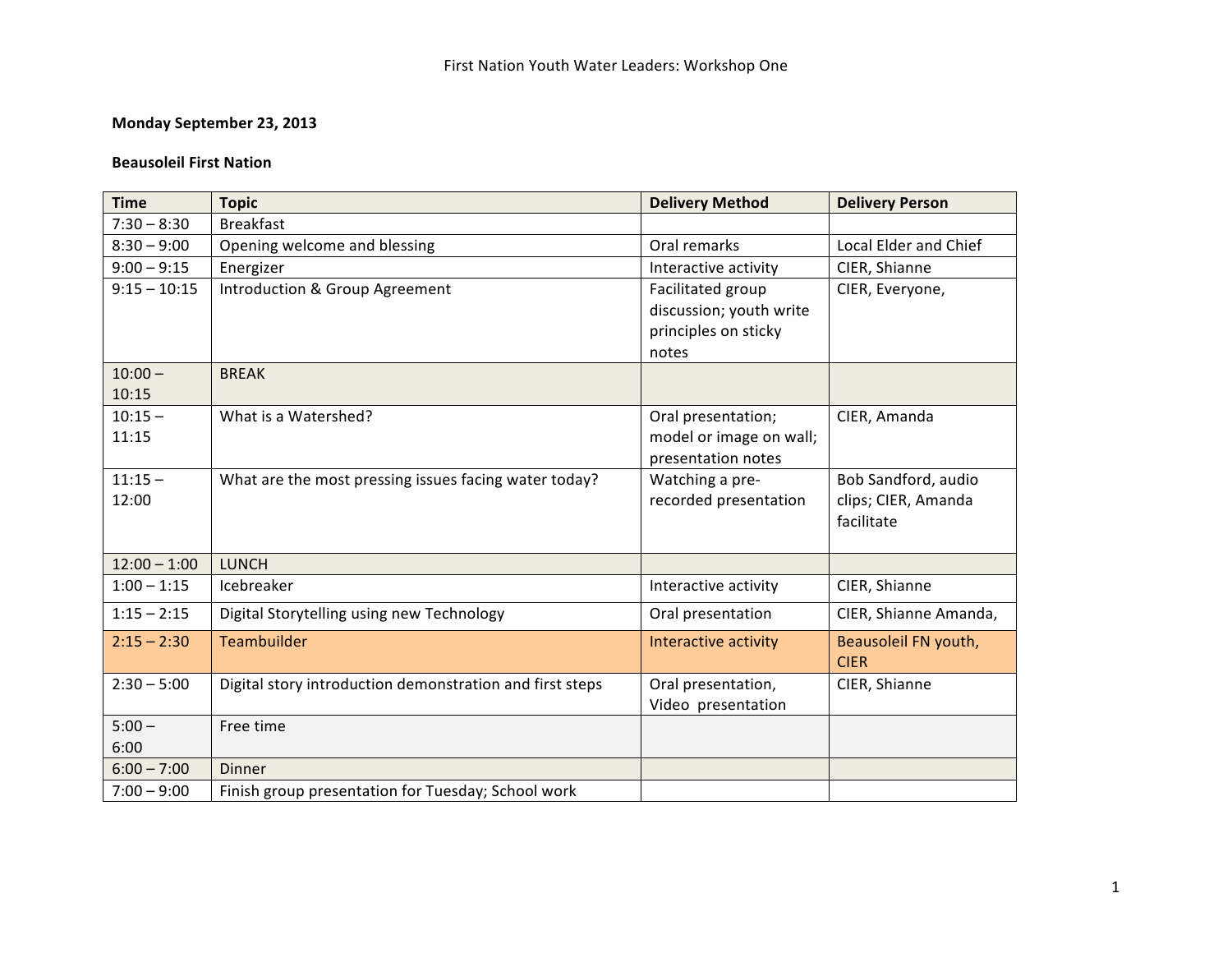## **Tuesday September 24, 2013**

#### **Beausoleil First Nation**

| <b>Time</b>    | <b>Topic</b>                                              | <b>Delivery Method</b>   | <b>Delivery Person</b>    |
|----------------|-----------------------------------------------------------|--------------------------|---------------------------|
| $7:30 - 8:30$  | <b>Breakfast</b>                                          |                          |                           |
| $8:30 - 9:00$  | Get ready for the day                                     |                          |                           |
| 9:00-9:15      | Energizer                                                 | <b>Animal Toss</b>       | CIER, Shianne             |
| $9:15 - 10:00$ | Water ceremony and stories: Teachings/stories about       | Sharing circle,          | Local Elders Gloria, Leon |
|                | water                                                     | Potentially go outside   |                           |
|                |                                                           | for water ceremony?      |                           |
| $10:00 -$      | <b>BREAK</b>                                              |                          |                           |
| 10:15          |                                                           |                          |                           |
| $10:15 -$      | Traditional water stories cont.                           | Sharing circle           | Local Elders Gloria, Leon |
| 11:30          |                                                           |                          |                           |
| $11:30 -$      | What is Water?                                            | Group Discussion,        | CIER, Amanda              |
| 12:00          | Define water terms: freshwater; groundwater; source       | facilitated by CIER,     |                           |
|                | water; embodied water: water as power; water as food;     | record on flip chart     |                           |
|                | water as home; water as spirit, etc.                      | paper?                   |                           |
| $12:00 - 1:00$ | <b>LUNCH</b>                                              |                          |                           |
| $1:00 - 1:15$  | Teambuilder                                               |                          | <b>IFN Youth</b>          |
| $1:15 - 2:45$  | <b>Local Water Issues</b>                                 | Tour of the Water        | Operators of the Plant,   |
|                | Tour of water processing station; what are the issues;    | <b>Treatment Plant</b>   |                           |
|                | What action is needed to better provide water services to |                          |                           |
|                | <b>Beausoleil First Nation?</b>                           |                          |                           |
| $2:45 - 3:45$  | Group slide shows of water issues at home                 | Group slideshows<br>(15) | Youth groups              |
|                |                                                           | min per group)           |                           |
| 3:45-5:00      | What are the qualities of a leader? What makes me a       | Video, CIER and group    | <b>CIER</b>               |
|                | leader?                                                   | discussion; Individual   |                           |
|                |                                                           | work                     |                           |
| $5:00 - 6:00$  | Free time                                                 |                          |                           |
| 6:00-9:00      | BBQ / Campfire                                            |                          |                           |
|                | Shoreline clean up                                        |                          |                           |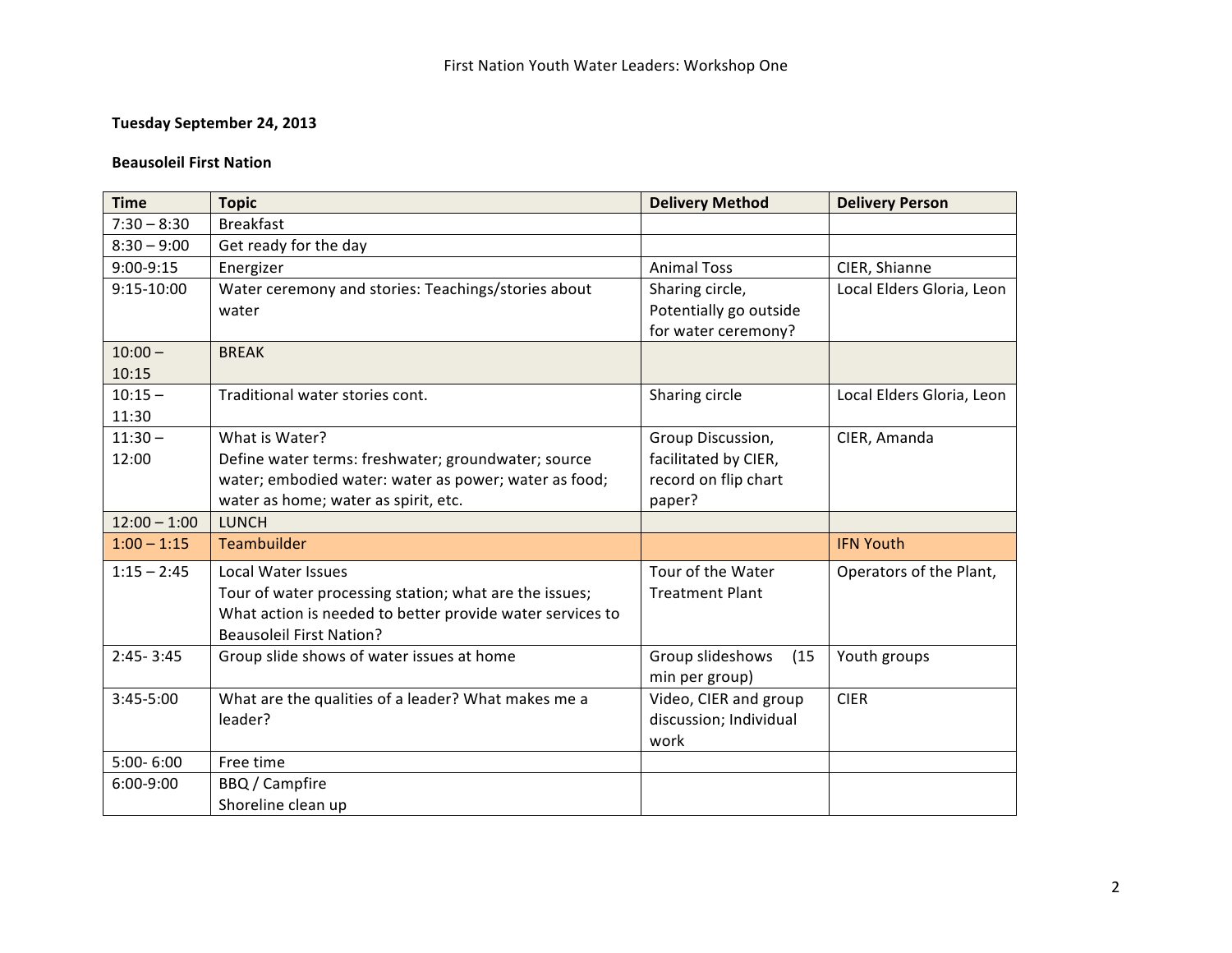## **Wednesday September 25, 2013**

## **Beausoleil First Nation - Collingwood**

| <b>Time</b>   | <b>Topic</b>                                              | <b>Delivery Method</b>  | <b>Delivery Person</b> |
|---------------|-----------------------------------------------------------|-------------------------|------------------------|
| $7:30 - 8:30$ | <b>Breakfast</b>                                          |                         |                        |
| $8:30 - 9:00$ | Get ready for the day / Pack up                           |                         |                        |
| 9:00-10:30    | Walk the lake trail                                       | Talk about water issues | Clayton King           |
|               |                                                           | while out on the land / |                        |
|               |                                                           | water                   |                        |
| 11:00         | Take ferry departing from Christian Island to mainland,   |                         |                        |
|               | drive to Collingwood                                      |                         |                        |
| $2:30-3:00$   | Arrive at Blue Mountain Inn                               |                         |                        |
| $3:00 - 3:30$ | Set up in the meeting room                                |                         | <b>CIER</b>            |
|               | Teambuilder                                               |                         | LSIB youth             |
|               |                                                           |                         |                        |
| $3:30 - 5:00$ | Water Governance; What is governance? How is water        | Skype / Adobe Connect   | Oliver Brandes and     |
|               | governed in Canada?                                       | (via Uvic)              | Deborah Curran         |
|               | What is Colonia law? What is Indigenous law?              |                         |                        |
| 5:00-6:00     | Free time in the rooms                                    |                         |                        |
| $6:00 - 7:00$ | Dinner                                                    |                         |                        |
|               |                                                           |                         |                        |
| $7:00 - 9:00$ | Free time to swim and play pool/collect photos, do school |                         |                        |
|               | homework                                                  |                         |                        |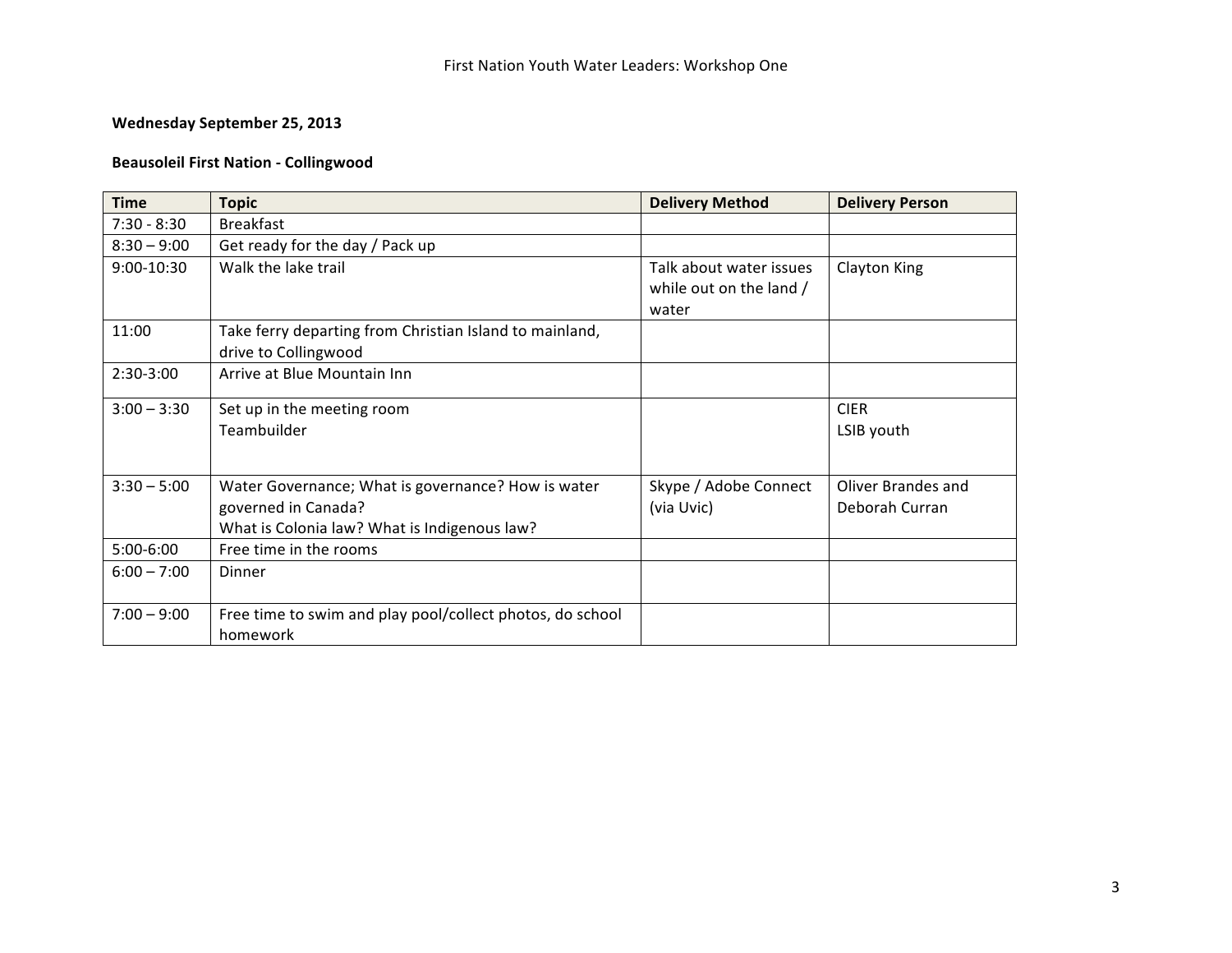## **Thursday September 26, 2013**

## **Collingwood**

| <b>Time</b>    | <b>Topic</b>                                              | <b>Delivery Method</b> | <b>Delivery Person</b>   |
|----------------|-----------------------------------------------------------|------------------------|--------------------------|
| $8:00 - 9:00$  | <b>Breakfast</b>                                          |                        |                          |
| $9:00 - 9:15$  | Energizer                                                 | Rhythm Leader          | Shianne                  |
| $9:15 - 10:15$ | Wet Connections - How water binds communities,            | <b>PPT</b>             | Tony Maas, WWF           |
|                | cultures and species                                      |                        |                          |
| $10:15 -$      | <b>BREAK</b>                                              |                        |                          |
| 10:30          |                                                           |                        |                          |
| $10:30 -$      | First Nation water issues in Ontario and Protecting First | Presentation and       | Sarah St. Louis Union of |
| 11:00          | Nations source water                                      | <b>Discussion</b>      | <b>ON Indians</b>        |
| $11:00 -$      | First Nation Water Leadership                             | Presentation and       | Sylvia Plain and Debby   |
| 12:00          |                                                           | Discussion             | Danard                   |
| $12:00 - 1:00$ | <b>LUNCH</b>                                              |                        |                          |
| $1:00 - 1:15$  | Energizer-                                                | Potato Dance           | Shianne                  |
| $1:15 - 2:15$  | Brainstorming Water Leadership Action: First Steps        | Group work and then    | CIER (Lisa in on skype), |
|                |                                                           | discussion             | FN group work            |
| $2:15 - 2:30$  | <b>Teambuilder</b>                                        |                        | Fort Smith youth         |
| $2:30 - 5:00$  | <b>Activities at Blue Mountain</b>                        |                        |                          |
| $5:00 - 6:00$  | Dinner in the village                                     |                        |                          |
| $6:30 - 8:30$  | Digital stories work - Technical demo: file management    |                        | CIER, Shianne            |
|                | How to export videos and file formats                     |                        |                          |
|                | Work on script                                            |                        |                          |
|                | Record audio                                              |                        |                          |
|                | Work on videos                                            |                        |                          |
|                |                                                           |                        |                          |